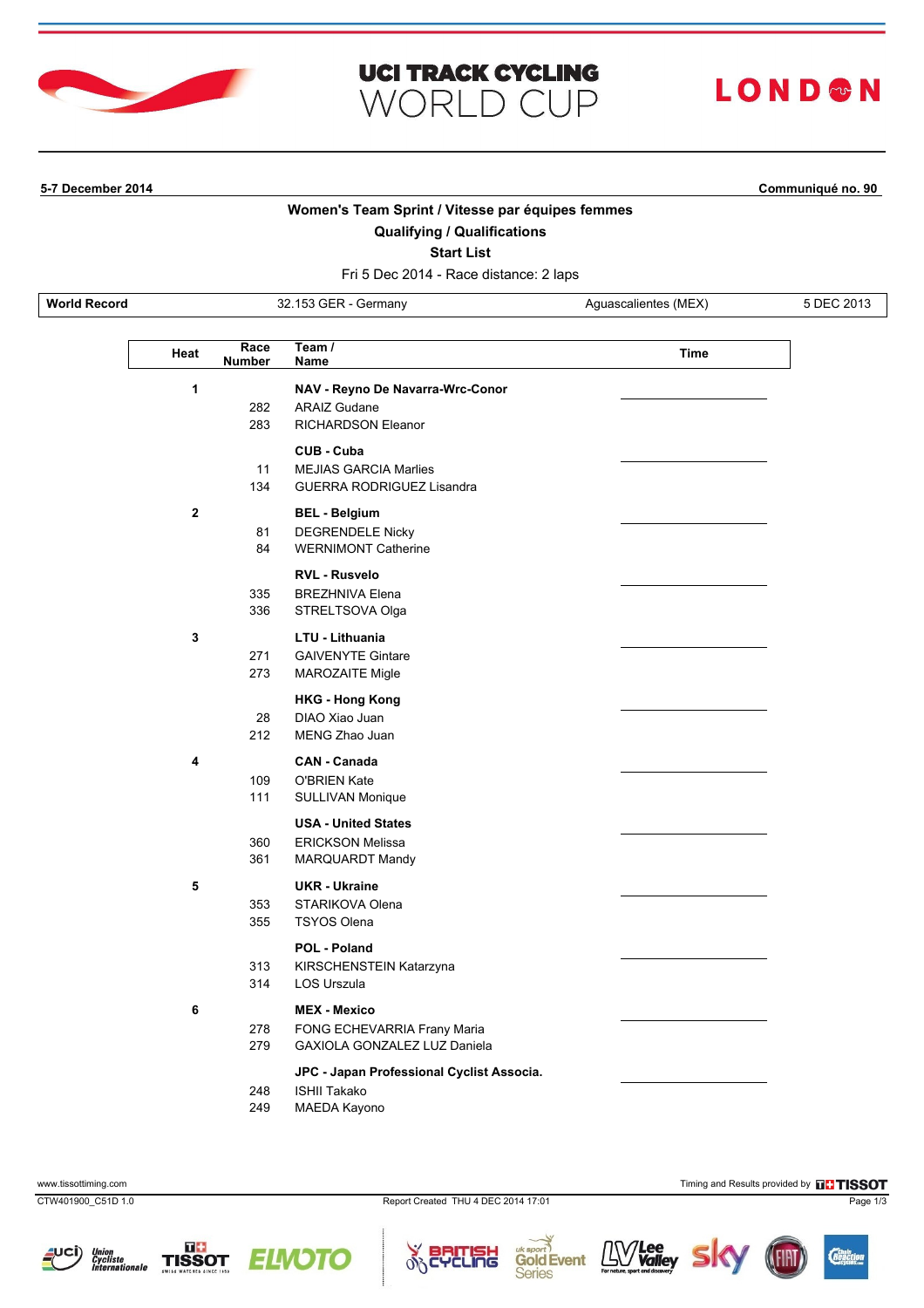

# **UCI TRACK CYCLING WORLD CUP**

# LOND®N

**5-7 December 2014 Communiqué no. 90**

### **Women's Team Sprint / Vitesse par équipes femmes**

#### **Qualifying / Qualifications**

**Start List**

Fri 5 Dec 2014 - Race distance: 2 laps

**World Record** 32.153 GER - Germany Aguascalientes (MEX) 5 DEC 2013

| Heat           | Race<br><b>Number</b> | Team $\overline{I}$<br><b>Name</b>                                                 | Time |
|----------------|-----------------------|------------------------------------------------------------------------------------|------|
| $\overline{7}$ | 291<br>292            | <b>NED - Netherlands</b><br><b>LIGTLEE Elis</b><br><b>RIJKHOFF Yesna</b>           |      |
|                | 302<br>304            | <b>NZL - New Zealand</b><br>MCKENZIE Stephanie<br><b>SCHOFIELD Katie</b>           |      |
| 8              | 155<br>156            | ESP - Spain<br>CALVO BARBERO Tania<br>CASAS ROIGE Helena                           |      |
|                | 131<br>132            | <b>COL - Colombia</b><br><b>GARCIA ORREGO Diana Maria</b><br>ROA Angie Sol         |      |
| 9              | 331<br>332            | <b>RUS - Russia</b><br><b>TYUMNEVA Victoria</b><br>VOINOVA Anastasija              |      |
|                | 169<br>173            | <b>FRA - France</b><br><b>CUEFF Virginie</b><br><b>MONTAUBAN Olivia</b>            |      |
| 10             | 204<br>205            | <b>GER</b> - Germany<br><b>VOGEL Kristina</b><br><b>WELTE Miriam</b>               |      |
|                | 189<br>190            | <b>GBR</b> - Great Britain<br><b>VARNISH Jessica</b><br><b>WILLIAMSON Victoria</b> |      |
| 11             | 243<br>244            | JAY - Team Jayco-Ais<br><b>MEARES Anna</b><br><b>MORTON Stephanie</b>              |      |
|                | 118<br>123            | <b>CHN - China</b><br>GONG Jinjie<br><b>ZHONG Tianshi</b>                          |      |

#### **Qualification rule:**

Fastest 2 teams race for gold and 3rd and 4th teams race for bronze.

www.tissottiming.com **Timing and Results provided by FITISSOT** 

CTW401900\_C51D 1.0 Report Created THU 4 DEC 2014 17:01 Page 2/3